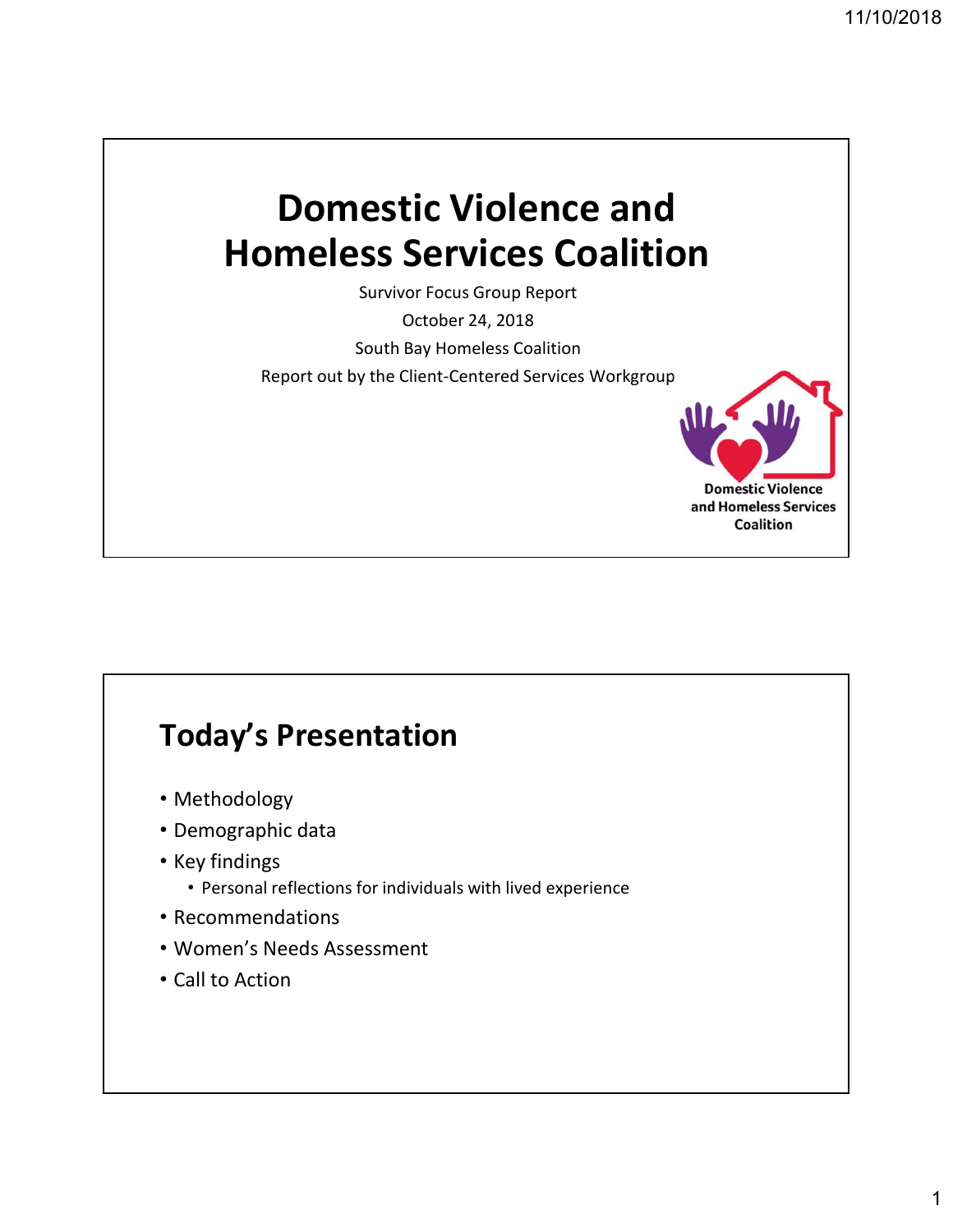### Methodology

- Participants and Procedures
	- DVHS solicited the help of different domestic violence and homeless service agencies to provide facility space and recruit focus group participants
	- Anyone who identified as a woman who had experienced domestic violence and has been or are at risk of homelessness was ask to participate
	- 12 focus groups were conducted throughout all 8 SPA's of Los Angeles with 81 participants
		- Language and cultural specific groups
- Facilitators
	- Using open-ended interview protocol, members of the client-centered workgroup facilitated groups with the assistance of graduate level interns, and community partners
- Data Analysis
	- Preliminary qualitative analysis and summary report from individual focus groups was done to understand the data and its meaning. Once individual reports were complete, the data was further analyzed across all focus groups and organized into four overarching themes with related subthemes.

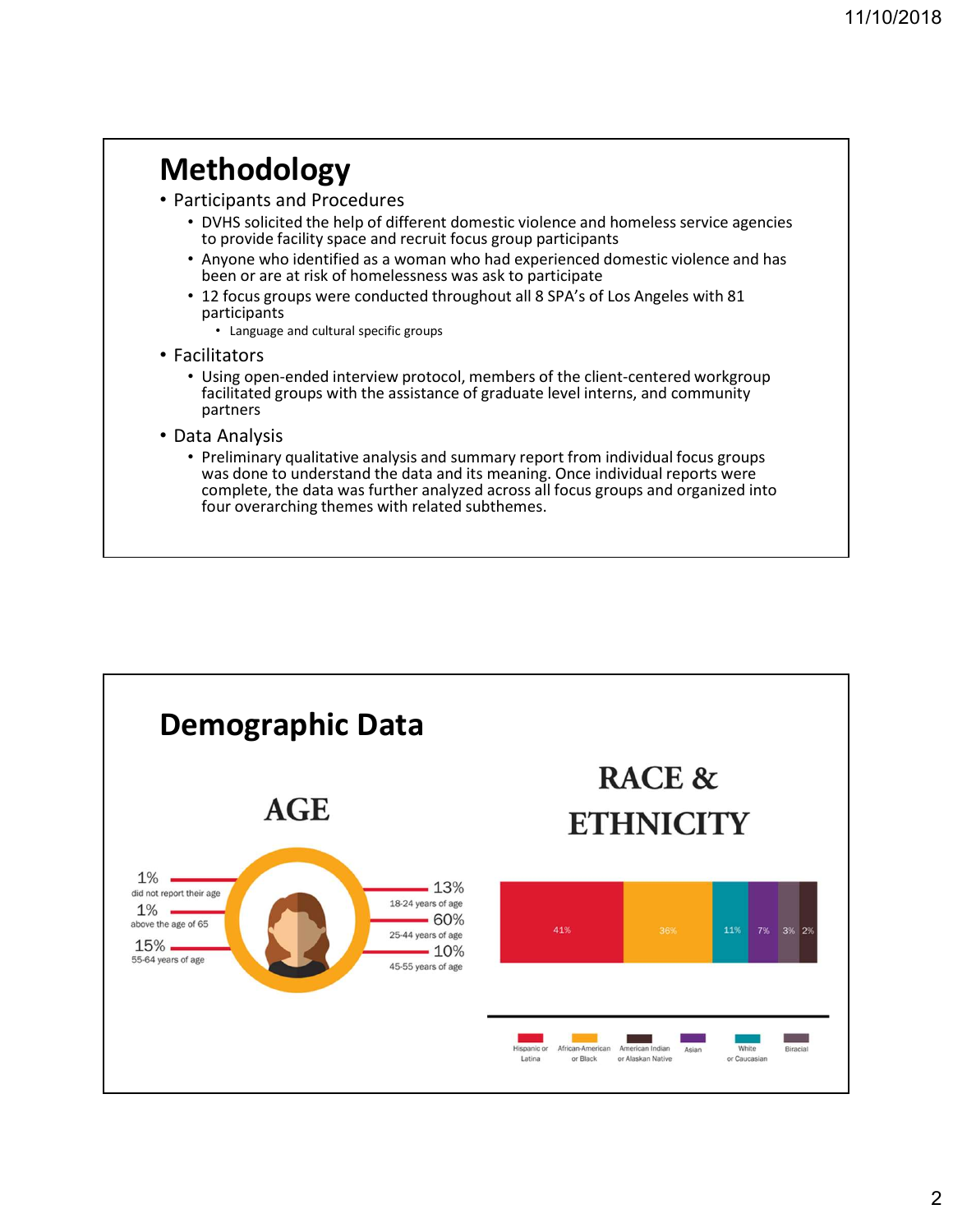



3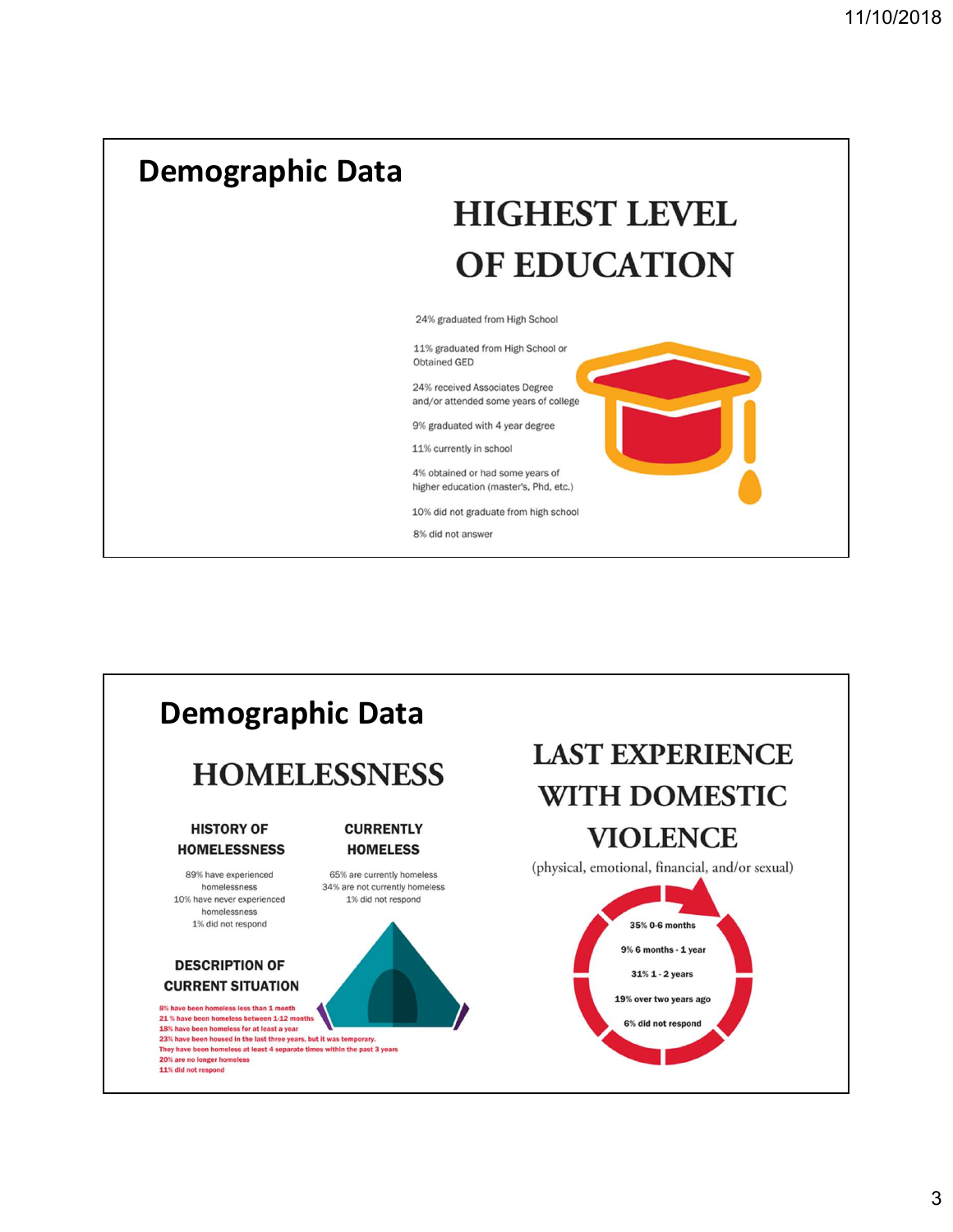

## Key Findings

- Myriad of Barriers Exist to Accessing Services and Safety Leads to Feelings of Hopelessness, Re-Traumatization, and Disconnection
- Survivors Need Advocacy and Support Navigating the Complex Housing Continuum and Service System—from Emergency Shelter, to Permanent Supportive Housing, to Landlord Engagement
- Survivors Shared a Deep Desire to Stay Connected to Their Communities and Social Networks, and a Desire to Advocate for Change on Their Own Behalf
- When Survivors do Receive Trauma-Informed Safe Housing and Support, They Report Feeling More Empowered and Regain Trust in Themselves and the System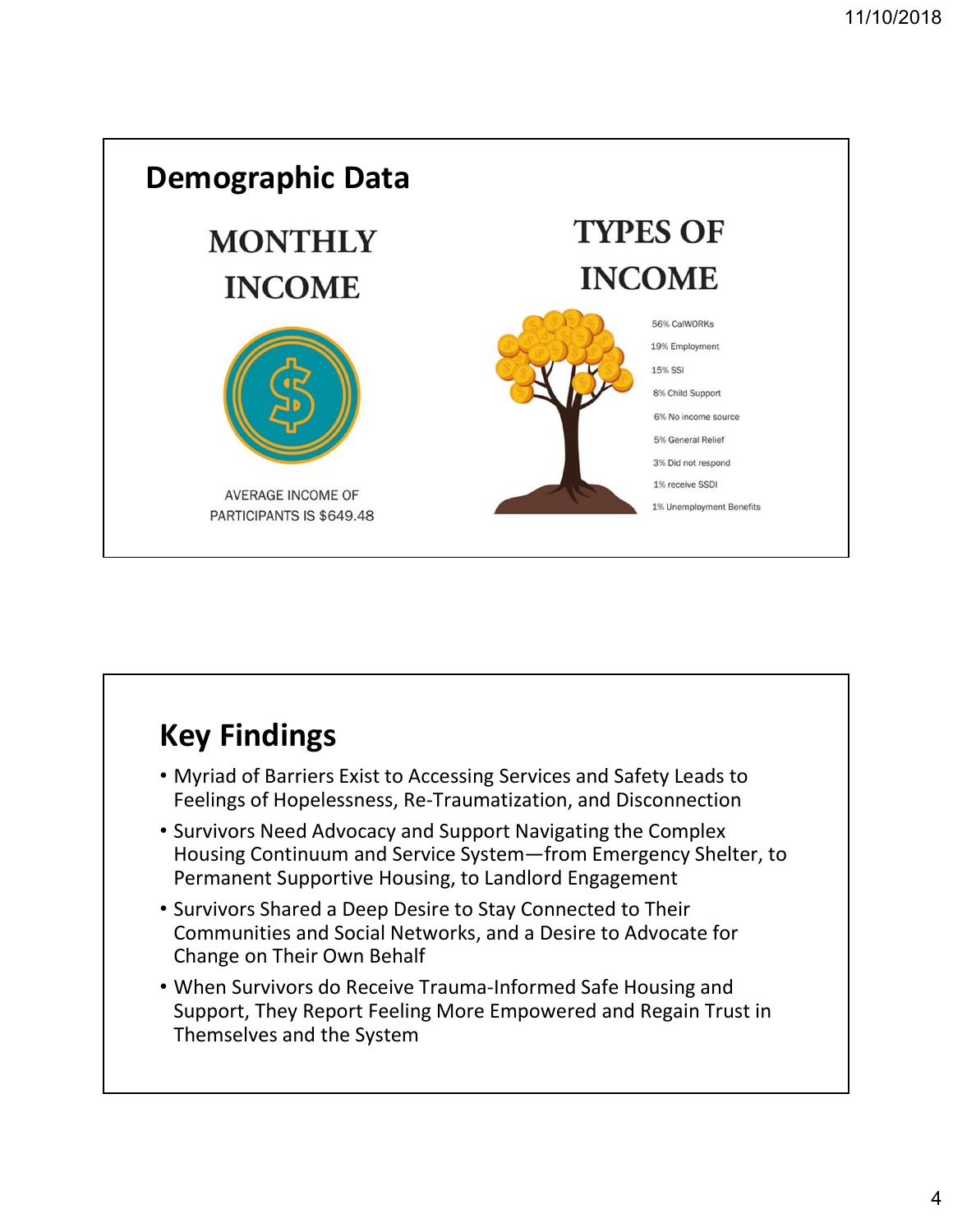## Key Finding 1: Myriad of Barriers Exist to Accessing Services and Safety Leads to Feelings of Hopelessness, Re-

- **Traumatization, and Disconnection**<br>• Perceive feeling judged and that their experiences are questioned by police • Perceive feeling judged and that their experiences are questioned by police and service providers when they are seeking services, often resulting in the women altering their personal narrative for the purpose of receiving services.
- Challenging to access services when needed. Women feel hopeless when services are not available. Intake processes, waitlists, and program guidelines are frequently re-traumatizing.
- Desire for more awareness, access, and easier navigation of impactful services, especially for women whose needs are culturally specific
- Extensive trauma histories and complex experiences when surviving violence and housing instability.
- Living with multiple health complications attributed to domestic violence.

#### Key Finding 2: Survivors Shared a Deep Desire to Stay Connected to Their Communities and Social Networks, and a Desire to Advocate for Change on Their Own Behalf

- Expressed need to live in a community of choice, even if still near former partner. Desire to maintain support network as much as possible, even when fleeing an abusive partner.
- Desire to give back to others in similar situations and participate in advocacy efforts to effect systems change. Increased knowledge about DV dynamics and resources made them feel more empowered to make informed choices for themselves and their children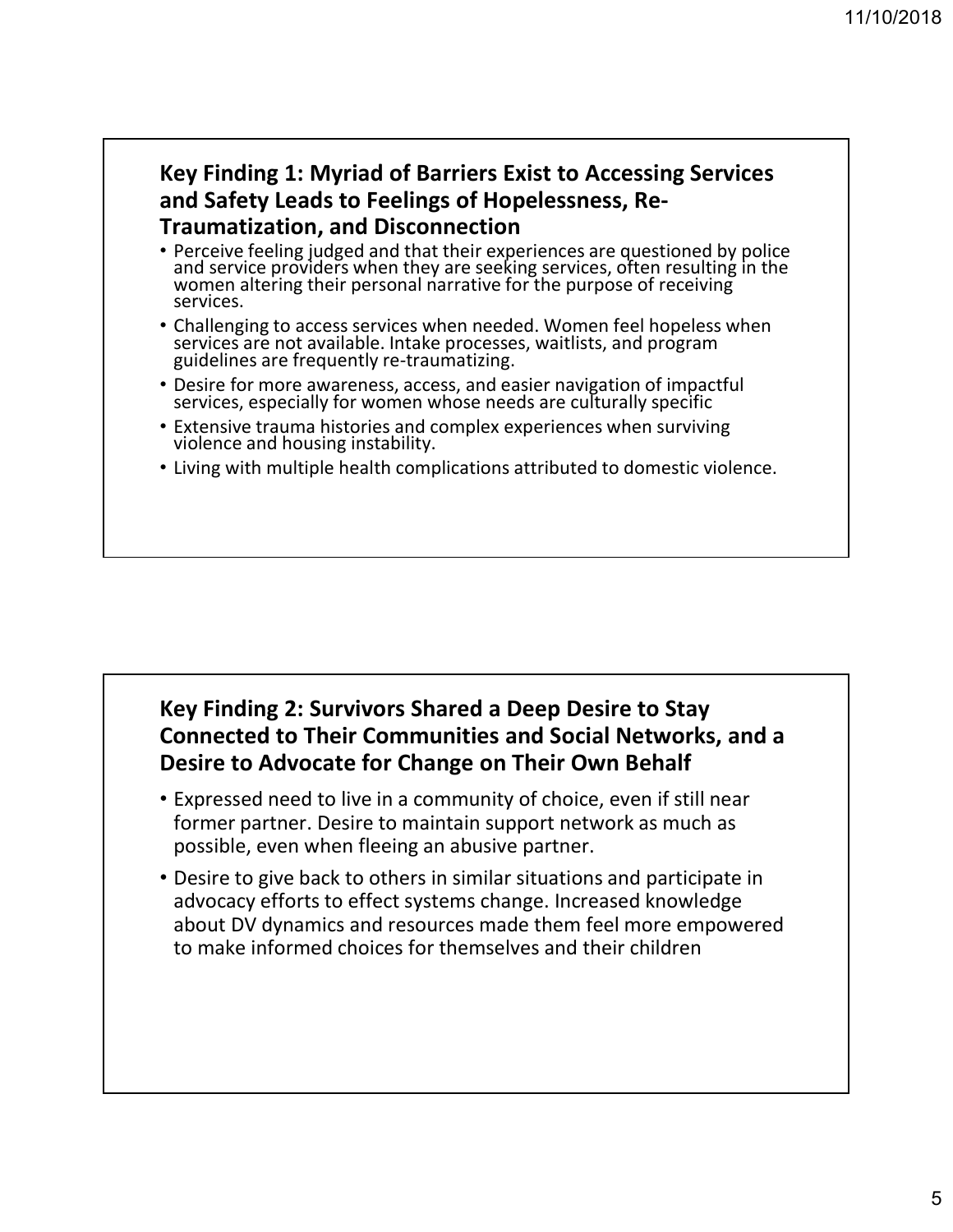#### Key Finding 3: Survivors Need Advocacy and Support Navigating the Complex Housing Continuum and Service System—from Emergency Shelter, to Permanent Supportive Housing, to Landlord Engagement

- Resounding need for more assistance to locate safe and affordable housing in a timely manner that coincides with shelter stay.
- Need additional support to ensure landlords do not take advantage of them or discriminate, especially for women without documentation.

#### Key Finding 4: When Survivors do Receive Trauma-Informed Safe Housing and Support, They Report Feeling More Empowered and Regain Trust in Themselves and the System

- Lengthy process to regain trust with others, including themselves, friends/family, and service providers.
- Feeling that safety increased when helpful services were obtained; feeling safe and that their voice was regained once they were free from the abuse, received adequate legal assistance, and were provided with other needed services.

"Even if I am not completely independent, I feel much stronger than before."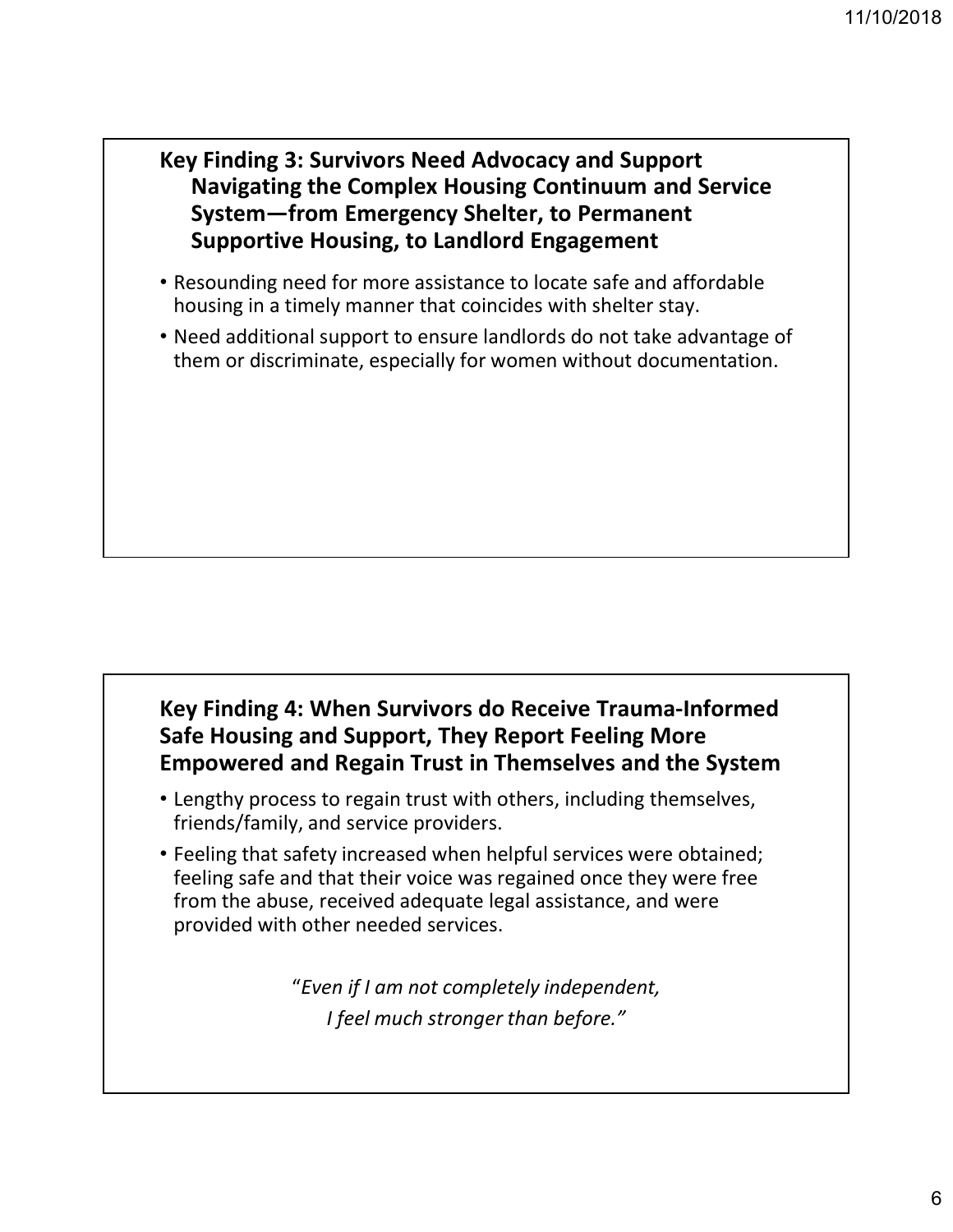

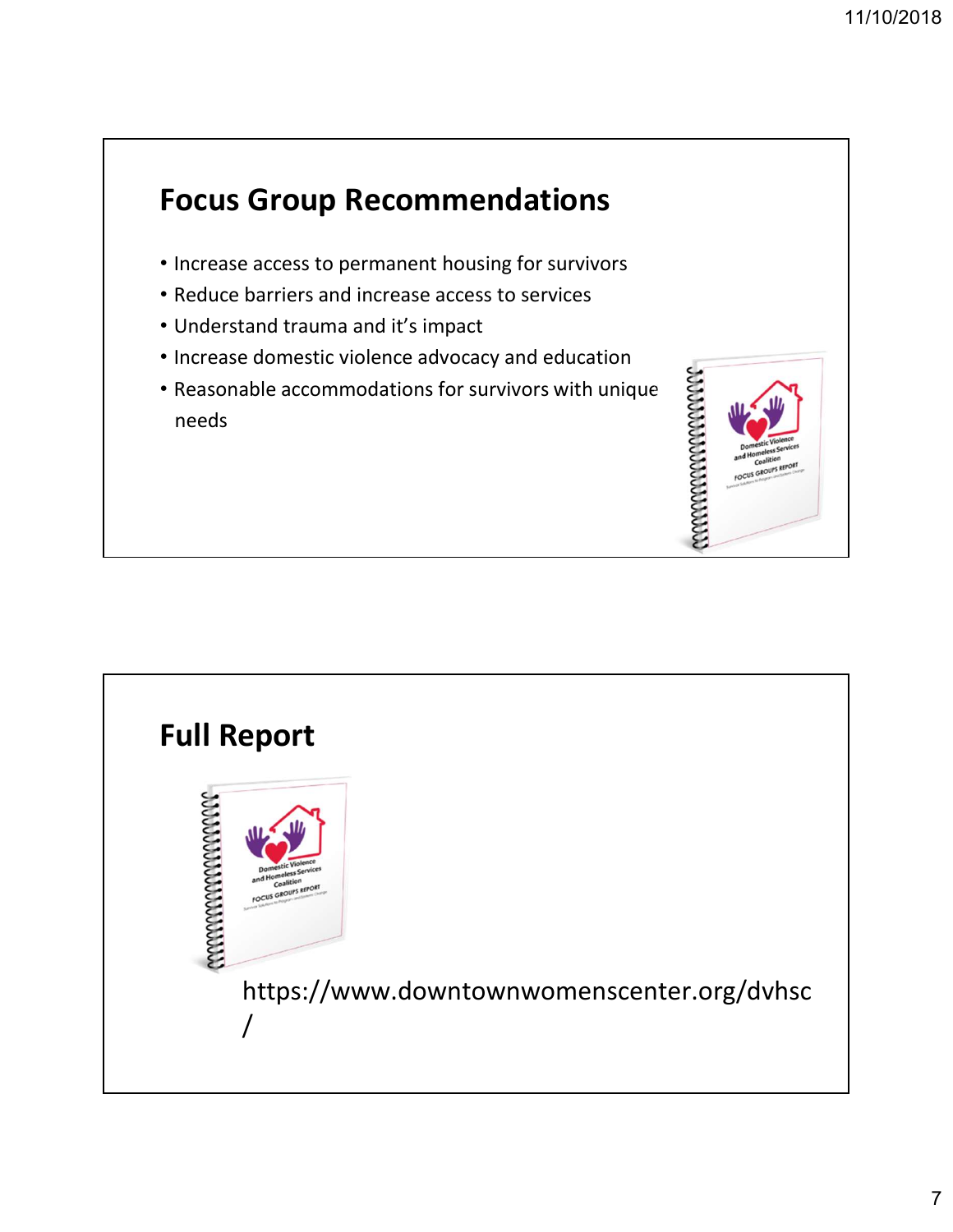